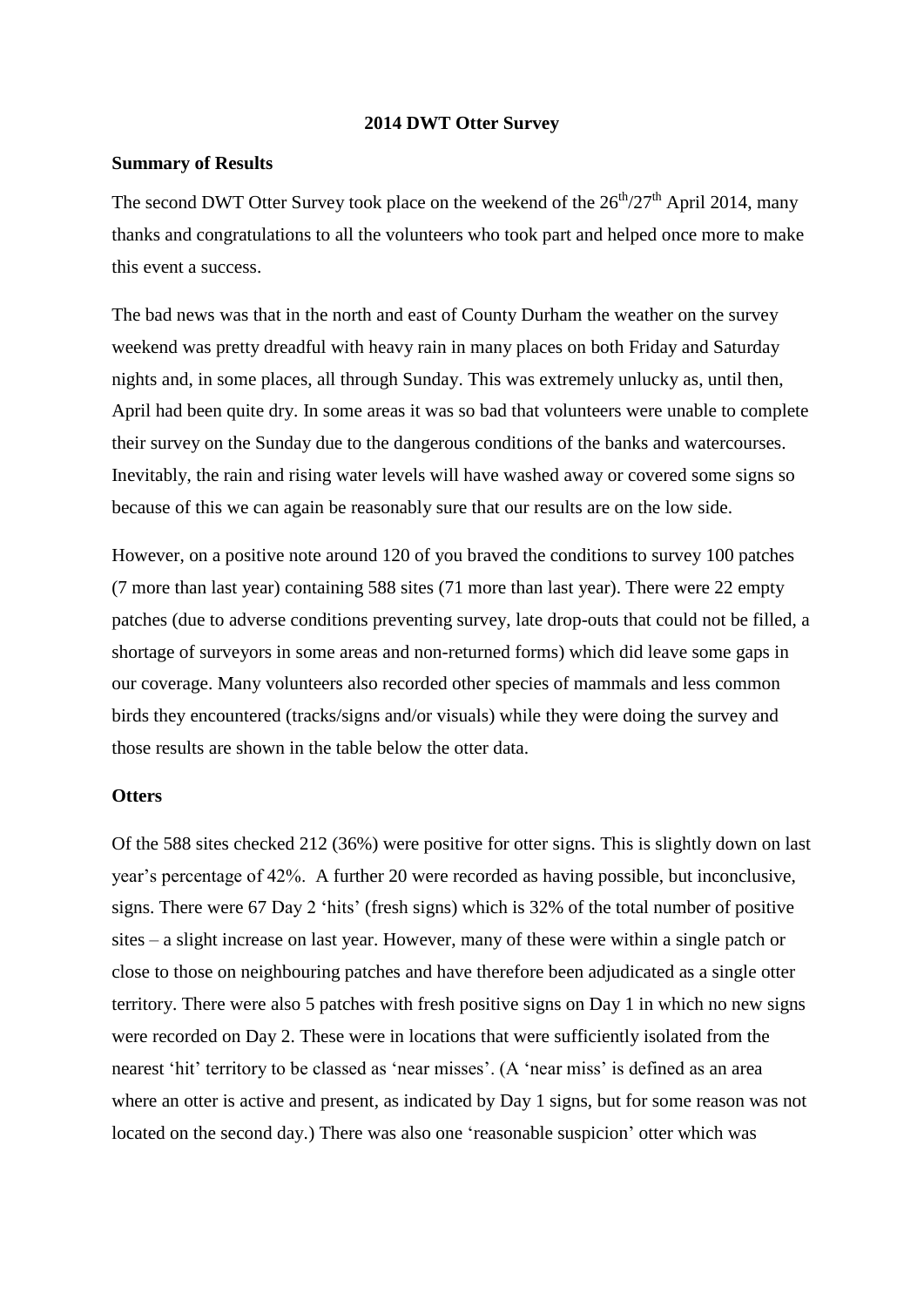captured on a trail camera the night after the survey, but for which no fresh spraint had been found. This was on a watercourse that was isolated from the next nearest territory.

It must be emphasised that all numbers calculated are for territories and not for individual animals. Many of those territories may be occupied by females with cubs rather than just a single otter, so the number of actual animals will be greater than the number of territories estimated.

Extrapolating from the number of Day 2 'hits', 'near misses' and 'reasonable suspicion otters' to adjudicate the number of otter territories is a subjective exercise and not one that stands up to scientific scrutiny. However, it is better than anything else we have, or are likely to have without the investment of tens of thousands of pounds in an extensive network of remote-capture cameras and the help of several hundred volunteers to place and monitor them.

However, as you will see from the results laid out below the number of estimated territories has increased from 29 last year to 35 this year which is probably the result of the increased number of patches surveyed. It will in any case take three or four years of surveys for the data to level out, but the fact that we have a number this year which is reasonably close to that of 2013, despite the dreadful conditions, is very encouraging.

In the meantime, I would encourage you all to continue to look for otter signs on your patch periodically, both to keep your skills fresh and to refine the choice of sites for future surveys and if you keep a record of what you find even better.

#### **Other species**

There was a considerable increase in reporting for sightings of less common bird species this year with the number of dippers reported up from 8 in 2013 to 23 this year. There were also two reported barn owl sightings and one buzzard as well as a good array of ducks, geese and other birds. The number of mammal sightings was remarkably consistent with last year with deer tracks/visuals at 17 compared to 18 in 2013; mink track reports at 14 – identical to 2013; badger reports were also identical at 4.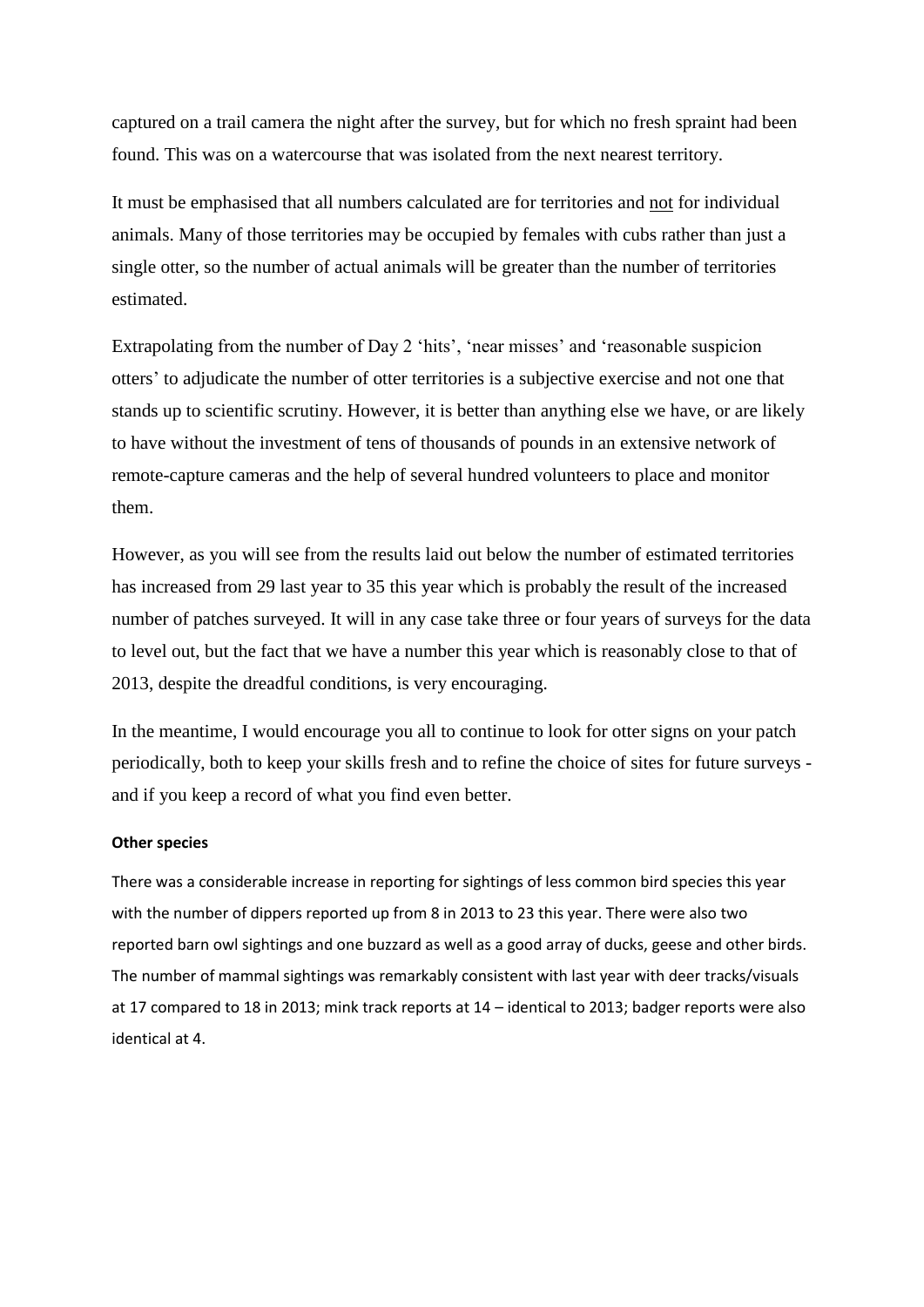

**Map showing location of patches surveyed and those not surveyed.**



**Map showing all data from 2014 DWT otter survey.**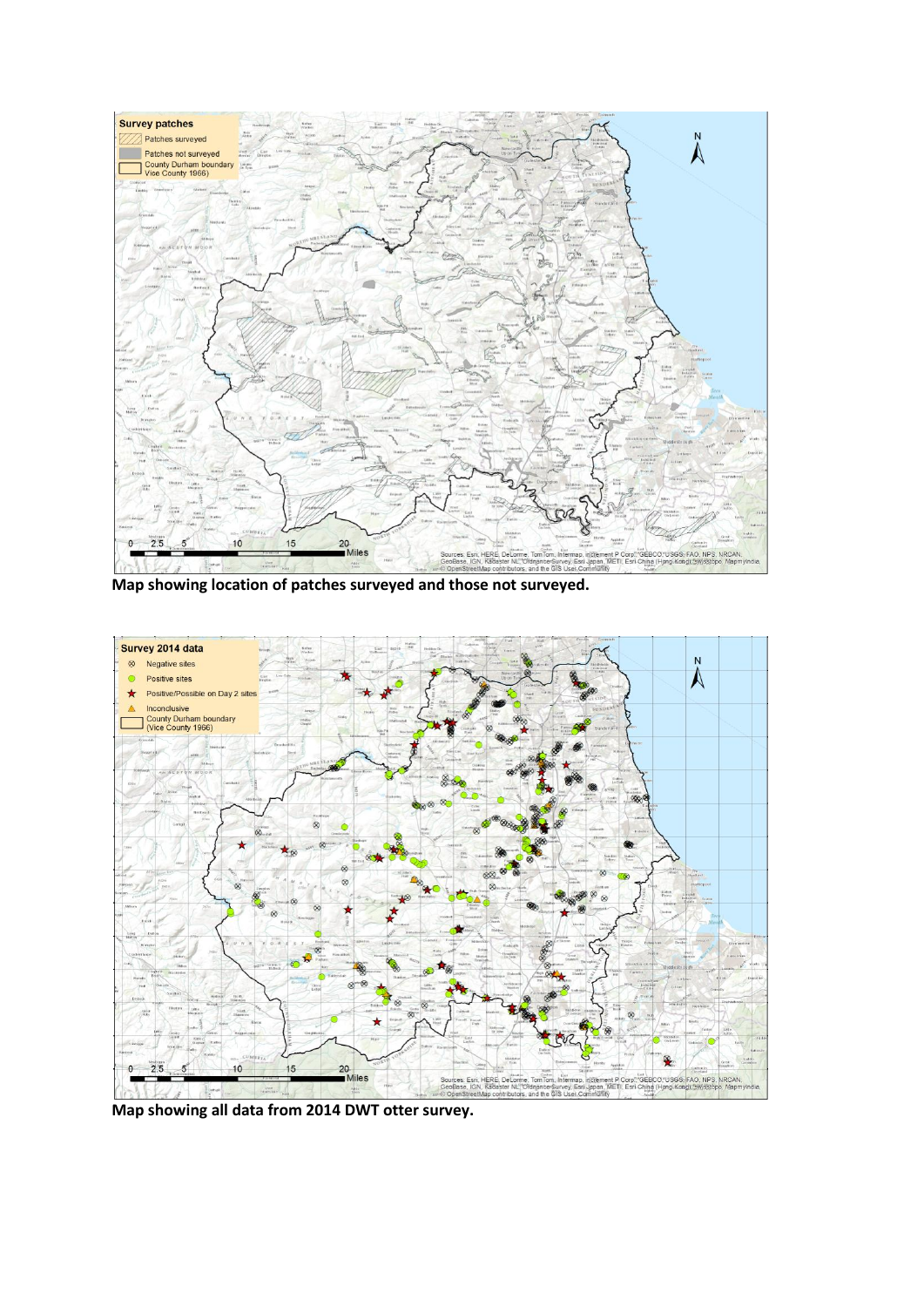# **Otter data**

| <b>Catchment</b>           | <b>Patches</b> | <b>Sites</b> | <b>Positives</b><br>(possibles) | <b>Hits</b>    | <b>Near</b><br>miss/reasonable<br>suspicion | <b>Otter</b><br>territories |
|----------------------------|----------------|--------------|---------------------------------|----------------|---------------------------------------------|-----------------------------|
| Tees                       | 30             | 172          | 70(8)                           | 26             | 3                                           | 10                          |
| Tyne                       | 19             | 121          | 44(1)                           | 15             | $\overline{2}$                              | 7                           |
| Wear                       | 49             | 284          | 98(11)                          | 26             | 1                                           | 12                          |
| Castle Eden<br><b>Burn</b> |                | 6            | 0(0)                            | $\overline{0}$ | $\overline{0}$                              | $\overline{0}$              |
| <b>Hawthorn Burn</b>       |                | 5            | 0(0)                            | $\overline{0}$ | $\overline{0}$                              | $\overline{0}$              |
| <b>Totals</b>              | <b>100</b>     | 588          | 212(20)                         | 67             | 6                                           | 29                          |

| <b>Empty patches</b>                 | 22 |
|--------------------------------------|----|
| Otter territories located            | 29 |
| Reasonable suspicion/<br>near misses |    |
| Total adjudicated<br>territories     | 35 |